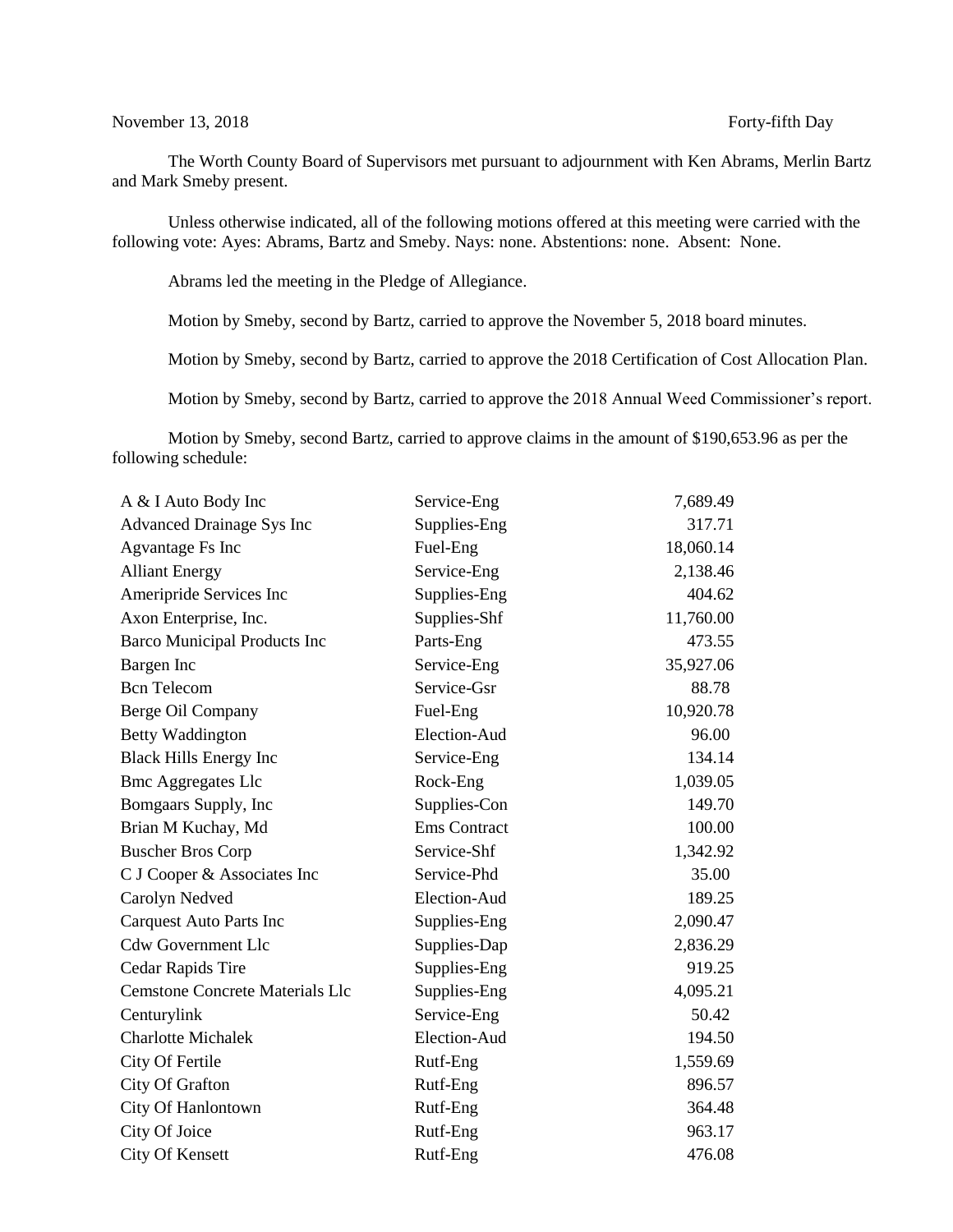| City Of Manly                        | Service-Eng        | 42.00     |
|--------------------------------------|--------------------|-----------|
| City Of Northwood                    | Service-Gsr        | 585.94    |
| <b>Cnh Capital Prod Plus Account</b> | Supplies-Con       | 313.40    |
| <b>Com-Tec Land Mobile Radio</b>     | Service-Shf        | 180.00    |
| <b>Connie Rosenberg</b>              | Election-Aud       | 186.00    |
| <b>Culligan Of Mason City</b>        | Service-Gsr        | 71.50     |
| Dan Block                            | Supplies-Con       | 53.18     |
| Dana Young                           | Service-Mex        | 250.00    |
| Dedra Harris                         | Mileage-Aud        | 167.00    |
| Des Moines Stamp Mfg Co              | Supplies-Shf       | 61.55     |
| Dianne Cooper                        | Election-Aud       | 182.00    |
| Dick's Place Body & Tow              | Service-Shf        | 416.00    |
| <b>Edie Prazak</b>                   | Mileage-Phd        | 131.00    |
| <b>Electronic Engineering</b>        | Service-Eng        | 164.35    |
| Esri                                 | Service-Dap        | 5,100.00  |
| <b>Falkstone Llc</b>                 | Rock-Eng           | 2,000.64  |
| Farm & Home Publishers, Ltd          | Supplies-Gsr       | 1,100.00  |
| <b>Five Star Cooperative</b>         | Fuel-Eng           | 133.56    |
| Genie Foss                           | Election-Aud       | 171.00    |
| Gillund Enterprises                  | Parts-Eng          | 51.54     |
| Green Canopy Inc                     | Service-Con        | 245.00    |
| Greve Law Office                     | Rent & Payroll-Aty | 5,915.50  |
| Heartland Customer Solutions, Llc    | Service-Dap        | 1,376.58  |
| Hovey's Lawn & Garden                | Service-Con        | 2,280.00  |
| Huber Supply Co Inc                  | Supplies-Eng       | 157.73    |
| Ia Dept Of Transportation            | Supplies-Eng       | 17,000.00 |
| Ia Law Enforcement Academy           | Edu-Shf            | 825.00    |
| Ia Prison Industries                 | Supplies-Eng       | 1,429.00  |
| Ia Secretary Of State                | Notary-Shf         | 30.00     |
| Icap                                 | Service-Ins        | 336.09    |
| Idda                                 | Edu-Drng           | 220.00    |
| Imwca                                | Wk Comp Prem 18-19 | 4,859.00  |
| Interstate Batteries Of Upper Iowa   | Supplies-Eng       | 19.30     |
| Ip Pathways                          | Supplies-Dap       | 620.20    |
| Jan Moretz                           | Election-Aud       | 186.25    |
| Jane Ohden                           | Election-Aud       | 174.00    |
| Janelle Johnson                      | Election-Aud       | 176.00    |
| Janet Fellin                         | Election-Aud       | 186.25    |
| Janice Hare                          | Election-Aud       | 167.25    |
| Janyce Mielke                        | Election-Aud       | 19.50     |
| Jean Fitzl                           | Election-Aud       | 196.00    |
| Jeannine Borey                       | Election-Aud       | 147.25    |
| <b>Joel Rohne</b>                    | Mnileage-Aud       | 42.00     |
| John Wonsmos                         | Election-Aud       | 184.25    |
| <b>Judy Wonsmos</b>                  | Election-Aud       | 168.63    |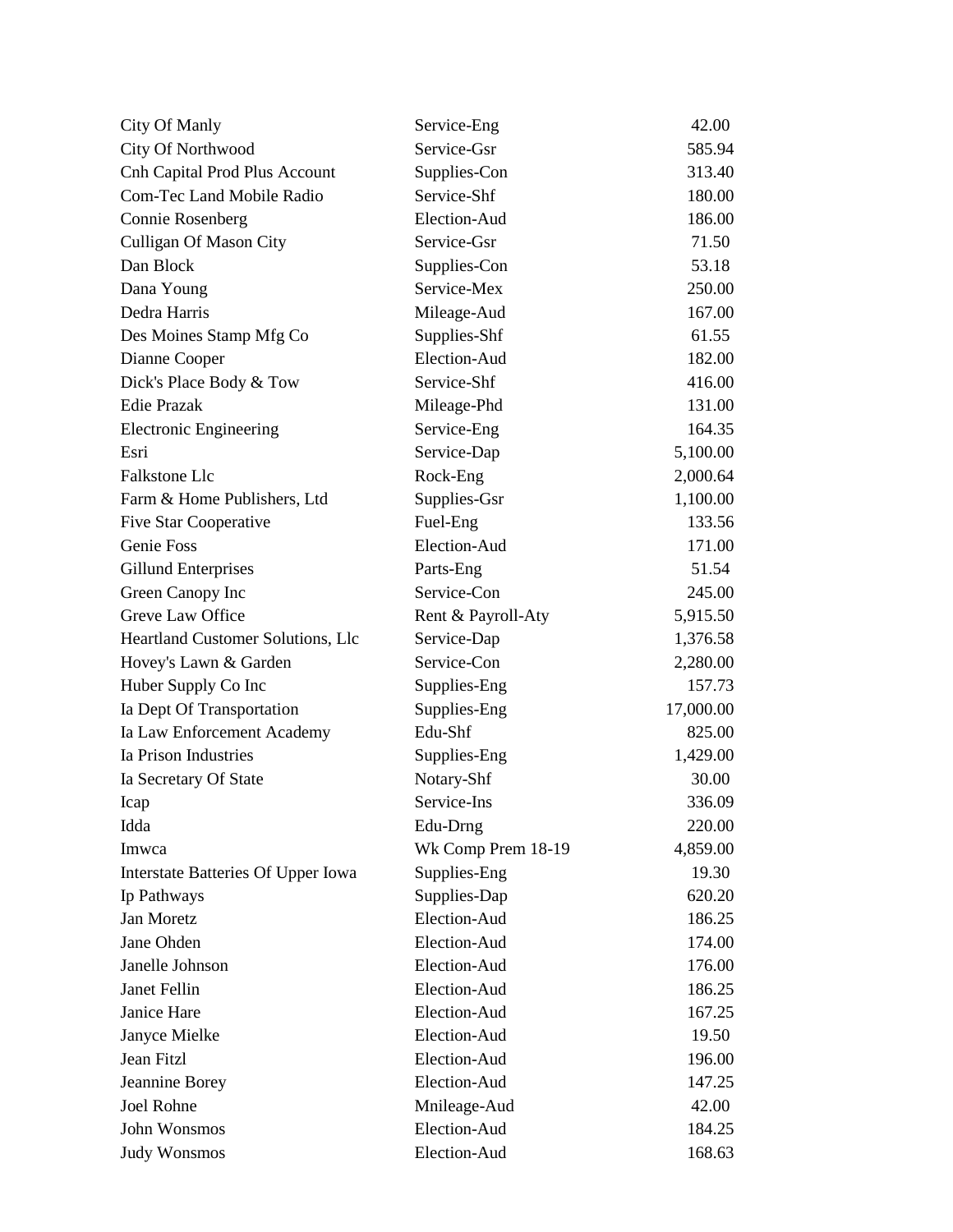| Kaeser & Blair Incorporated        | Supplies-Vaf         | 163.72   |
|------------------------------------|----------------------|----------|
| Karen Abrahams                     | Election-Aud         | 206.63   |
| Kathryn Brodersen                  | Election-Aud         | 155.00   |
| Kelly Hardware                     | Supplies             | 520.48   |
| Kibble Equipment Llc               | Supplies-Con         | 32.14    |
| <b>Knudtson Automotive Service</b> | Service-Shf          | 168.45   |
| Kriss Premium Products Inc         | Service-Gsr          | 564.45   |
| L R Falk Const Co                  | Rock-Eng             | 131.19   |
| Lake Mills Lumber Co               | Parts-Eng            | 96.80    |
| Larsen Plumbing & Heating Inc      | Service-Eng          | 1,297.13 |
| <b>Lawson Products Inc</b>         | Parts-Eng            | 690.07   |
| Lexisnexis                         | Service-Aty          | 167.00   |
| Linda Medlang                      | Election-Aud         | 183.00   |
| Lois Low                           | Election-Aud         | 172.25   |
| Lorraine Martin                    | Election-Aud         | 188.00   |
| <b>Mandy Meierotto</b>             | Election-Aud         | 188.25   |
| <b>Manly Junction Signal</b>       | Service-Sup & Aud    | 623.69   |
| Marco Technologies Llc             | Service-Dap          | 914.36   |
| Marge Tenold                       | Election-Aud         | 206.63   |
| Marilyn Holt                       | Election-Aud         | 186.63   |
| Mark Smeby                         | Mileage-Sup          | 41.50    |
| Meghan Rydstrom                    | Mileage-Phd          | 42.50    |
| Melinda Holden                     | Election-Aud         | 227.50   |
| Napa Auto Parts                    | Supplies-Eng         | 180.34   |
| <b>Nelson Family Trust</b>         | Rent-Shf             | 300.00   |
| Niacc                              | Edu-Phd              | 20.00    |
| Northwood Anchor Inc               | Service              | 1,428.64 |
| Northwood Electric Inc             | Service-Eng          | 52.22    |
| Northwood Sanitation Llc           | Service-Gsr          | 181.50   |
| Nuss Truck & Equipment Inc         | Service & Parts-Eng  | 4,804.54 |
| <b>Olson Trading Post Inc</b>      | Supplies-Con         | 435.93   |
| Pathology Assoc Of Mason City      | Service-Mex          | 1,000.00 |
| Penny Miller                       | Election-Aud         | 114.25   |
| Plunkett's Pest Control Inc        | Service-Con          | 102.80   |
| Pratum, Inc                        | Service-Dap          | 390.00   |
| Printing Services Inc              | Supplies-Rec         | 201.98   |
| <b>Ram Systems</b>                 | Service-Phd          | 695.00   |
| <b>Reinhart Food Service Llc</b>   | Supplies-Shf         | 571.78   |
| <b>Reta Ulve</b>                   | Election-Aud         | 177.00   |
| <b>Rick Christeson</b>             | Reimb-Eng            | 35.00    |
| Sandra Holden                      | Election-Aud         | 190.00   |
| Sandra Trainer                     | Election-Aud         | 187.00   |
| Shana Butler                       | Mileage-Phd          | 19.15    |
| Singelstad's Hardware              | Supplies & Parts-Eng | 44.67    |
| Teresa Johnson                     | Mileage-Phd          | 24.00    |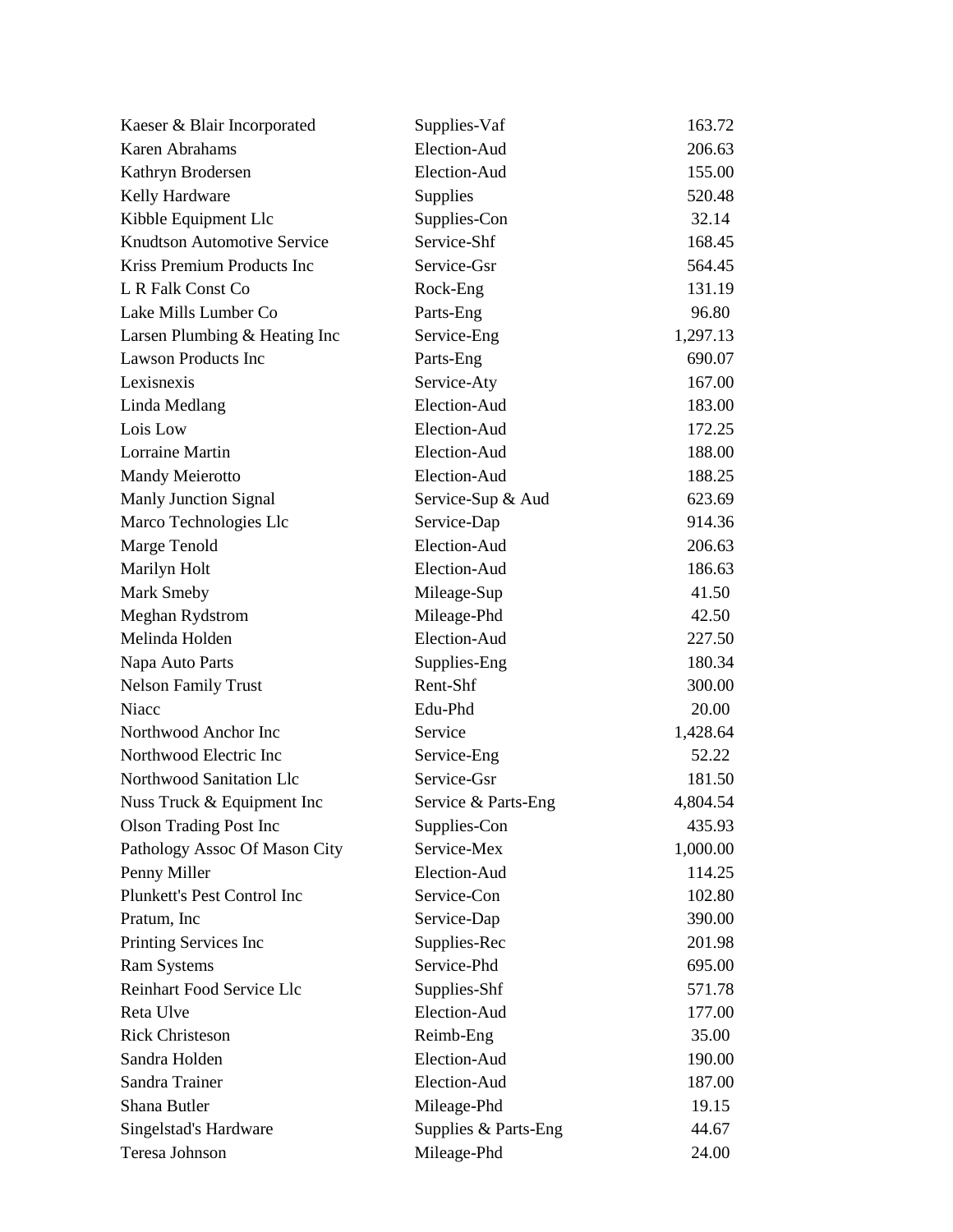| Teresa Olson                  | Mileage-Rec        | 73.75      |
|-------------------------------|--------------------|------------|
| U S Postal Service            | Postage-Aty        | 71.00      |
| Us Cellular                   | Service-Eng        | 26.51      |
| Ver Helst Snyder Drug         | Supplies-Asr       | 3.98       |
| <b>Verizon Wireless</b>       | Service-Shf        | 1,265.70   |
| Viafield                      | Supplies-Gsr       | 74.27      |
| Visa                          | Service-Dap & Gis  | 2,859.58   |
| Wendy Lunning                 | Election-Aud       | 166.25     |
| Whks & Co                     | Service-Eng        | 6,240.00   |
| Winnebago Coop Telephone Assn | Service-Gsr        | 3,655.09   |
| World Fuel Service, Inc.      | Supplies-Eng       | 406.00     |
| Worth Co Sheriff Petty Cash   | Postage-Shf        | 80.80      |
| Worth County Extension        | Edu-Eng            | 280.00     |
| Worth County Sheriff          | Service-Chm        | 143.66     |
| Worth Lumber Co               | Supplies-Eng       | 38.61      |
| Xerox Corporation             | Service-Dap        | 58.07      |
| Ziegler Inc                   | Parts-Eng          | 3,253.30   |
|                               | <b>Grand Total</b> | 190,653.96 |

Motion by Smeby, second by Bartz, carried to recess the regular session.

Motion by Smeby, second by Bartz, carried to open the public hearing for FY18/19 Budget Amendment at  $9.47 \text{ A} \text{ M}$ 

Motion by Smeby, second by Bartz, carried to close the public hearing.

Motion by Smeby, second by Bartz, carried to reconvene the regular session.

Motion by Smeby, second by Bartz, carried to approve resolution 2018.11.13:

## **RESOLUTION #2018.11.13 Amend Fiscal Year 2018/2019 Worth County Budget**

**WHEREAS,** RESOLUTION #2018.11.13 Amends Fiscal Year 2018-2019 Worth County Budget as was published in official County newspapers (Northwood Anchor and Manly Junction Signal) October 31 & November 1, 2018,

**WHEREAS,** Revenues amended are: Donations/Reserves - \$1,200 and Donations/Community Support: \$1,000 Expenses amended are: Sheriff: Education & Training Services - \$500; Other-Capital Outlay - \$500; Postage & Mailing - \$100; Stationery - \$100; Community Support Programs - \$1,000 Secondary Roads: Bridges - \$600,000; Construction & Maintenance - \$100,000; Medical Examiner: Ambulance - \$3,000; Medical & Health Services - \$20,000; Social Services: Contributions to other Governments - \$10,000; Funeral Services - \$4,000.

**BE IT DULY ADOPTED** this 13<sup>th</sup> day of November, 2018, with the vote thereon being as follows:

AYES: Abrams, Smeby, Bartz NAYS: None ABSENT: None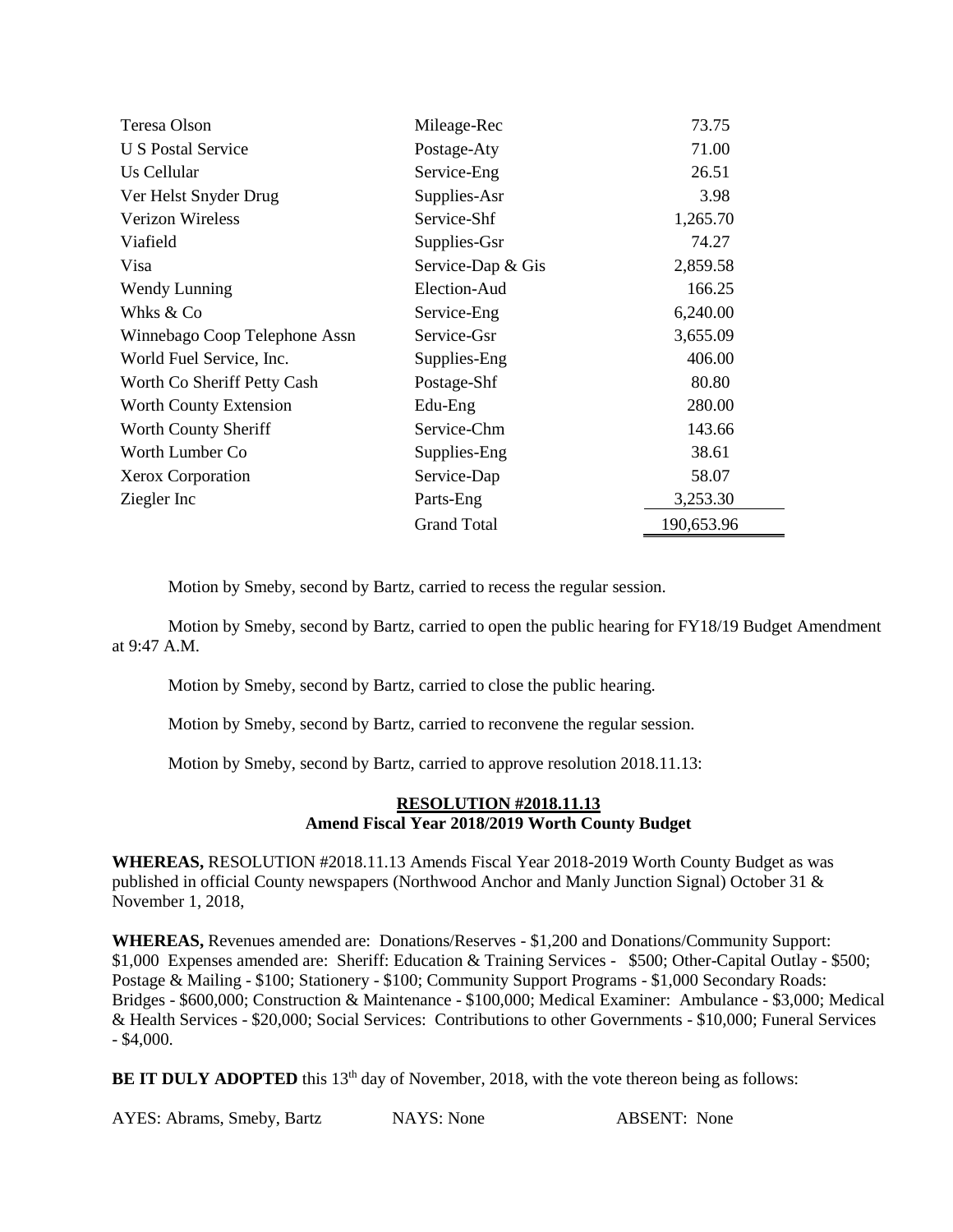### WORTH COUNTY BOARD OF SUPERVISORS

Kenneth J. Abrams, Chairperson Mark Smeby, Co-Chairperson Merlin Bartz, Supervisor

#### ATTEST:

Jacki A. Backhaus, Board Clerk and County Auditor

Motion by Bartz, second by Smeby, carried to approve the monthly clerk of court report.

 Motion by Bartz, second by Smeby, carried to recess the regular session and reconvene at 8:00 A.M., November 14 to conduct the 2018 General Election Canvass.

 The Board of Supervisors proceeded to canvass the results of the votes of the 2018 General Election for the U.S. Representative for the 1st District, Governor/Lieutenant Governor, Secretary of State, Auditor of State, Treasurer of State, Secretary of Agriculture, Attorney General, State House of Representative for District 51, three Court of Appeals Judges and two District 2A Judges were made and certified to the Secretary of State as provided by law. We hereby certify that 3561 ballots were cast in Worth County at the General Election on November 6, 2018.

 The vote for said offices and the County, Township, and Soil & Water Conservation District Commission, Agriculture Extension Council Member offices, pursuant to Iowa Code Chapter 50.24, were tabulated and the results were declared as set forth in the election records which, by this reference, is made part of these proceedings.

County officers were declared as follows: County Supervisor, District 1 – Aaron A.J. Stone County Supervisor, District 3 – Kenneth J. Abrams County Treasurer – Jake Hanson County Recorder – Teresa M. Olson County Attorney – Jeffrey H. Greve

Township officers were declared as follows:

| Barton Township:         | Trustees – Dennis Meyer, Joe E. Nydegger                   |
|--------------------------|------------------------------------------------------------|
|                          | Clerk – Pamela Meyer                                       |
| <b>Bristol Township:</b> | Trustees – Eliot Evans, Daniel Martinson                   |
|                          | $Clerk - Bruce Burdict$                                    |
| Brookfield Township:     | Trustees – Randy Hengesteg, Dean Moretz                    |
|                          | Trustee to fill vacancy – William Imlau                    |
|                          | $Clerk - Theresa Cooper$                                   |
| Danville Township:       | Trustees – Justin Faber, Joe Thompson                      |
|                          | Clerk – Kevin Knudson                                      |
|                          | Deer Creek Township: Trustees – Ron Davidson, Marty Cotter |
|                          | Clerk – Hillary Authier                                    |
| Fertile Township:        | Trustees – Randy Oswald, Chris Hagen                       |
|                          | Clerk – Jerry Fjeld                                        |
| Grove Township:          | Trustees – Daniel J. Hendrikson, Sharyl Nestor             |
|                          | Clerk - Sawyer Schulz                                      |
| Hartland Township:       | Trustees – Scott Madsen, Christine Quisley                 |
|                          | Clerk – Valerie Abrams                                     |
| Kensett Township:        | Trustees – Roger Harris, Ken Parcher                       |
|                          | Clerk – Kris Gordon                                        |